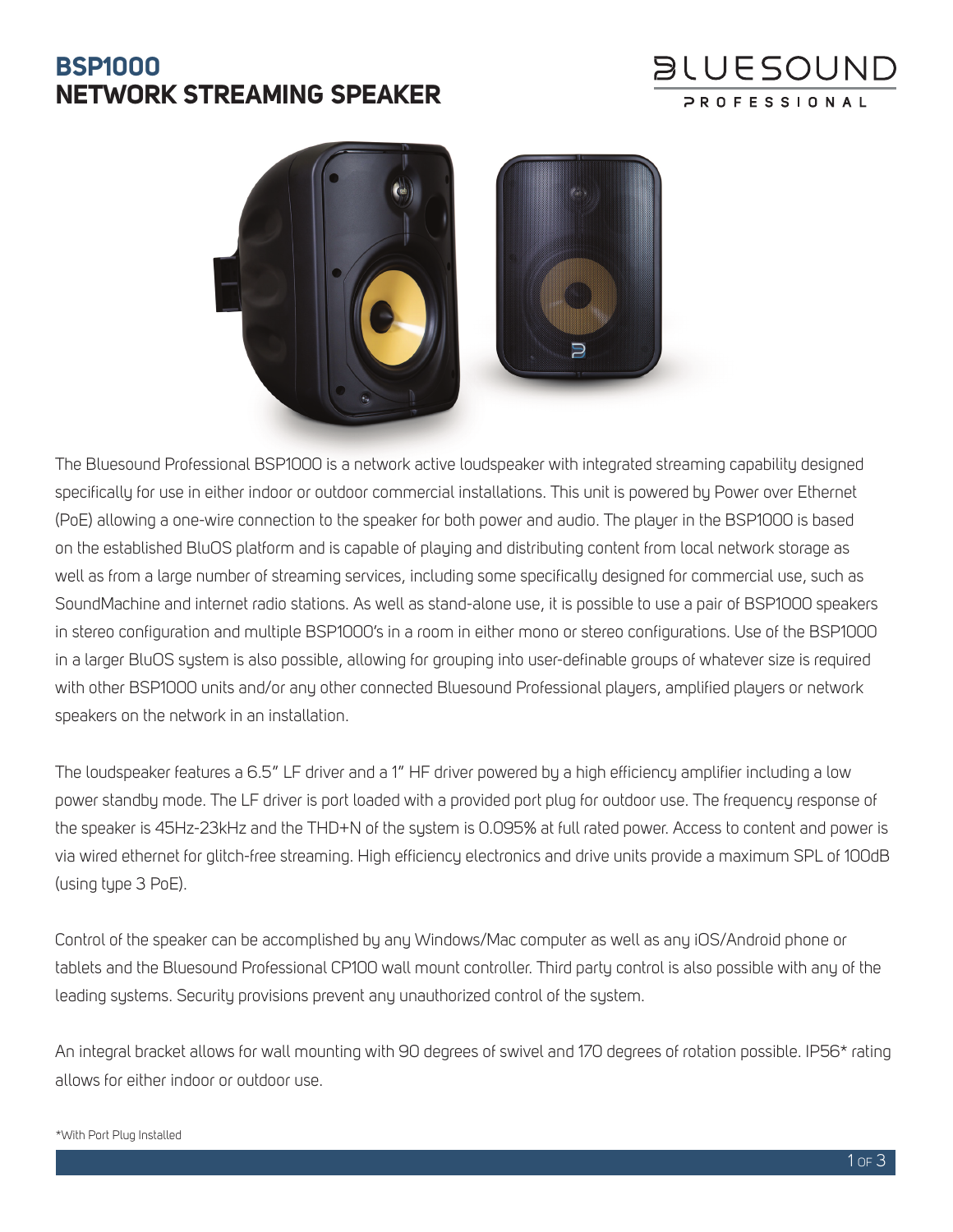#### **FEATURES**

- Full-range network streaming speaker system
- 6.5" LF driver and 1" HF driver
- Bass reflex loading with provided port plug for outdoor use
- Power over Ethernet (PoE+, tupe 3 PoE) powering to allow single wired connection for both power and signal
- Indoor or outdoor use (IP56\* rating)
- 45Hz-23kHz frequency range
- 0.095% THD+N at full rated power
- maximum SPL of 100dB (using type 4 PoE)
- 2 or more BSP1000's can pair in stereo or multiple mono configuration
- Flexible and unlimited grouping of zones within a BluOS system
- Integration with local network content storage

• Integration with many streaming services including Spotify, Tidal, Qobuz etc.

**BLUESOUND** 

- Integration with a wide variety of internet radio platforms
- PC/Mac, iOS/Android and third-party control
- Security preventing unauthorized control
- Specialist Bluesound Professional control panels
- Support of Hi-Res audio up to 192kHz/24 bit
- Support of MQA content
- Streaming via ethernet for increased reliability
- Wall mounting with integral bracket

### **ARCHITECTS & ENGINEERS SPECIFICATION**

The network streaming speaker shall allow for the playing of material from network attached drives and a wide variety of streaming services including Spotify, Tidal, Qobuz and SoundMachine as well as internet radio platforms such as TuneIn and iHeart Radio. The network speaker shall support files up to 192kHz and 24-bit resolution as well as MQA encoded files. Control of the unit shall be possible from PC or Mac computers, Android and iOS mobile devices and third-party control systems. In addition, there shall be the provision for the connection of dedicated wall mount remote control panels to allow for local control of zones. The network speaker shall be based on the BluOS platform and shall be compatible with other BluOS devices to form a complete and integrated ecosystem including flexible grouping and control of zones. Networked speakers shall also be able to be paired in stereo or multiple mono combinations.

The network streaming speaker shall have a 6.5" woofer and 1" tweeter with bass reflex loading and provided port plug for outdoor use. The power amplifier shall be a high efficiency unit with a maximum SPL of 100dB (using type 3 PoE). Streaming shall be via wired ethernet for increased reliability. The unit shall have no controls to prevent unauthorized adjustment and control of the unit shall incorporate security to prevent unauthorized access via other devices.

Wall mounting of the network speaker shall also be possible with integral bracket, allowing for 90° swivel and 170° rotation of the speaker.

The network streaming speaker shall be the Bluesound Professional BSP1000.